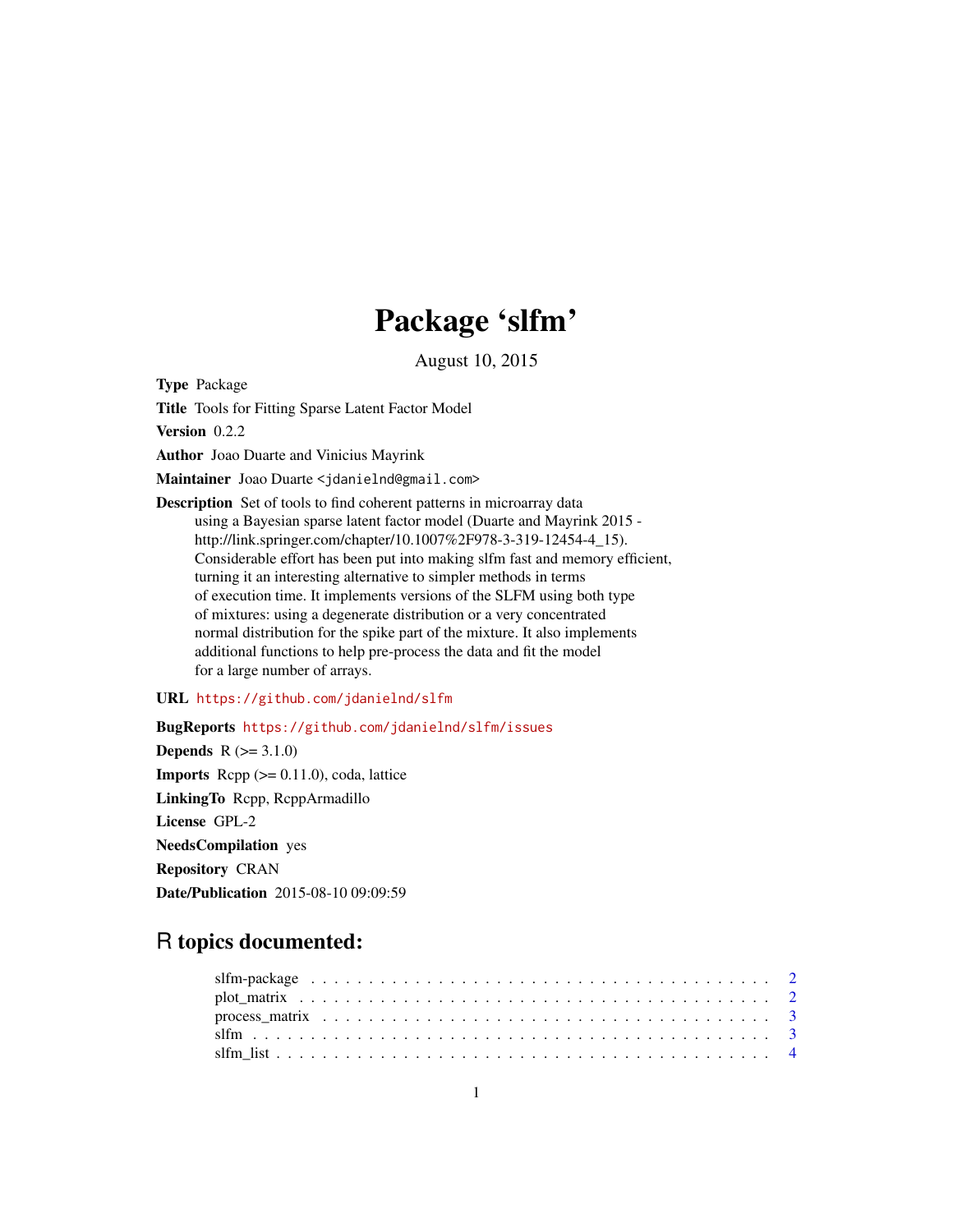#### <span id="page-1-0"></span>**Index** [6](#page-5-0) **6**

#### Description

Set of tools to find coherent patterns in microarray data using a Bayesian sparse latent factor model (Duarte and Mayrink 2015 - http://link.springer.com/chapter/10.1007 Considerable effort has been put into making slfm fast and memory efficient, turning it an interesting alternative to simpler methods in terms of execution time. It implements versions of the SLFM using both type of mixtures: using a degenerate distribution or a very concentrated normal distribution for the spike part of the mixture. It also implements additional functions to help pre-process the data and fit the model for a large number of arrays. Includes functions to:

#### Details

\* pre-process a set of matrices \* fit models to a set of matrices \* detailed summary of model fit

plot\_matrix *Plot matrix*

#### Description

This function plots a data matrix

#### Usage

```
plot_matrix(y, standardize.rows = TRUE, reorder.rows = TRUE,
  reorder.cols = TRUE, high.contrast = TRUE)
```
#### Arguments

| y                | matrix to be ploted                                               |  |  |  |
|------------------|-------------------------------------------------------------------|--|--|--|
| standardize.rows |                                                                   |  |  |  |
|                  | standardize matrix rows for plot                                  |  |  |  |
| reorder.rows     | reorder matrix rows based on pattern                              |  |  |  |
| reorder.cols     | reorder matrix cols based on pattern                              |  |  |  |
|                  | high.contrast apply transformation to matrix to increase contrast |  |  |  |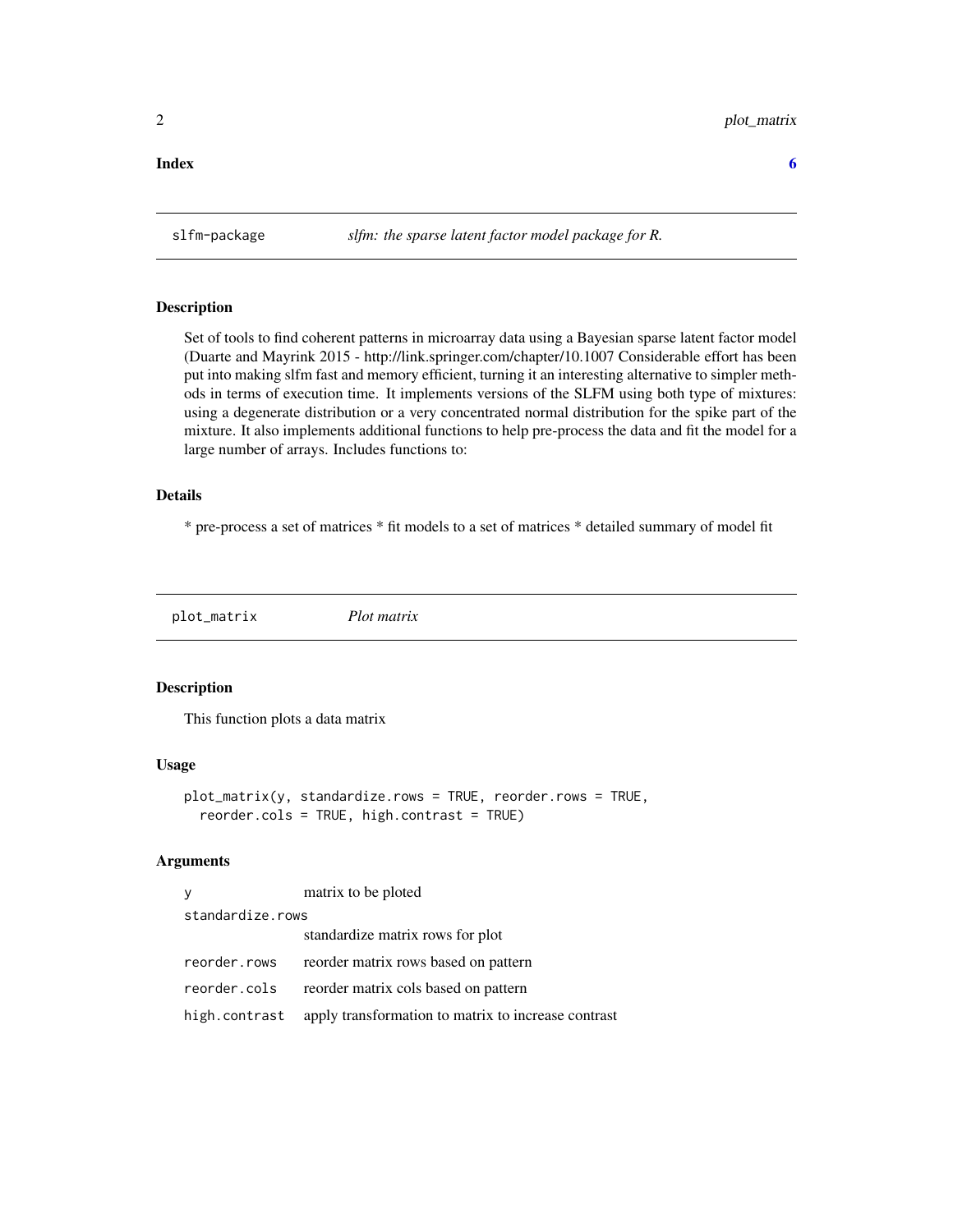<span id="page-2-0"></span>process\_matrix *Pre-process data for SLFM*

#### Description

This function pre-process the data to be used for fitting a sparse latent factor model.

#### Usage

process\_matrix(path, output\_path, sample\_size)

#### Arguments

| path        | path containing the set of matrices to be processed               |
|-------------|-------------------------------------------------------------------|
| output_path | path to save the processed matrices                               |
| sample_size | number of matrices to be used on the principal component analysis |

slfm *Sparse Latent Factor Model*

#### Description

This function is used to fit a Bayesian sparse latent factor model.

#### Usage

```
slfm(x, a = 2.1, b = 1.1, gamma_a = 1, gamma_b = 1, omega_0 = 0.01,
 omega_1 = 10, sample = 1000, burnin = round(0.25 * sample), lag = 1,
 degenerate = FALSE)
```
#### Arguments

| x          | matrix with the pre-processed data           |
|------------|----------------------------------------------|
| a          | prior shape parameter for Gamma distribution |
| b          | prior scale parameter for Gamma distribution |
| gamma_a    | prior parameter for Beta distribution        |
| gamma_b    | prior parameter for Beta distribution        |
| omega_0    | prior variance of the spike component        |
| $omega_1$  | prior variance of the slab component         |
| sample     | sample size after burn-in                    |
| burnin     | burn-in size                                 |
| lag        | lag for MCMC                                 |
| degenerate | use the degenerate version of mixture        |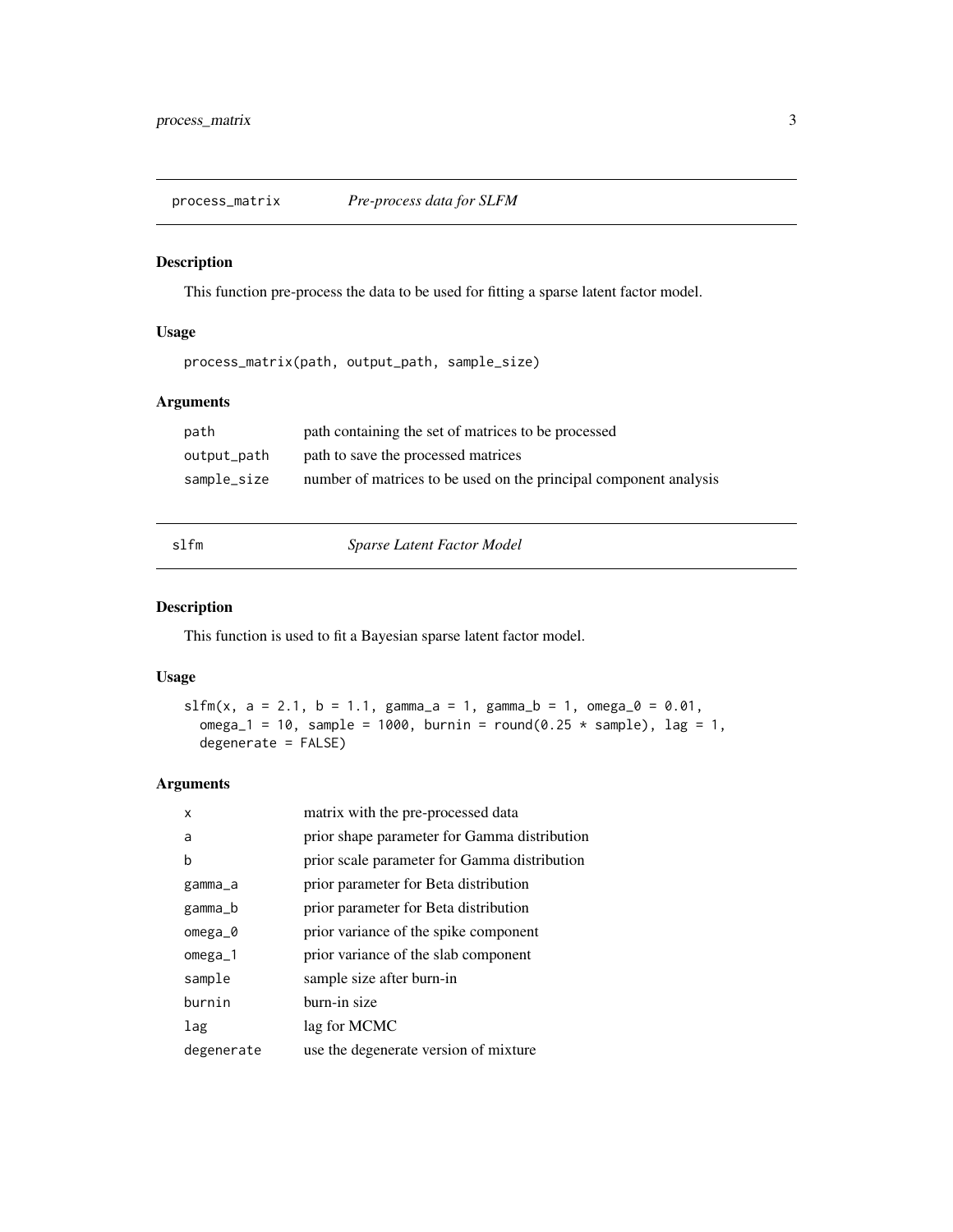#### Value

x: data matrix

q\_star: matrix of MCMC chains for q\_star parameter alpha: summary table of MCMC chains for alpha parameter lambda: summary table of MCMC chains for lambda parameter sigma: summary table of MCMC chains for sigma parameter classification: classification of each alpha ('present', 'marginal', 'absent')

#### References

1. Duarte, J. D. N. and Mayrink, V. D. (2015). Factor analysis with mixture modeling to evaluate coherent patterns in microarray data. In Interdisciplinary Bayesian Statistics, volume 118 of Springer Proceedings in Mathematics & Statistics, pages 185-195. Springer International Publishing.

#### Examples

```
mat <- matrix(rnorm(2000), nrow = 20)
slfm(mat, sample = 1000)
```
slfm\_list *Fit SLFM to the matrices inside a directory*

#### Description

This function is used to fit a Bayesian sparse latent factor model to a directory of numeric matrices.

#### Usage

```
slfm_list(path = ".", recursive = TRUE, a = 2.1, b = 1.1, gamma_a = 1,
  gamma_b = 1, omega_0 = 0.01, omega_1 = 10, sample = 1000,
 burnin = round(0.25 * sample), lag = 1, degenerate = FALSE)
```
#### Arguments

| path      | path to read the matrices from                         |
|-----------|--------------------------------------------------------|
| recursive | if the function should look recursively inside folders |
| a         | prior shape parameter for Gamma distribution           |
| b         | prior scale parameter for Gamma distribution           |
| gamma_a   | prior parameter for Beta distribution                  |
| gamma_b   | prior parameter for Beta distribution                  |
| $omega_2$ | prior variance of the spike component                  |
| omega_1   | prior variance of the slab component                   |
| sample    | sample size after burn-in                              |

<span id="page-3-0"></span>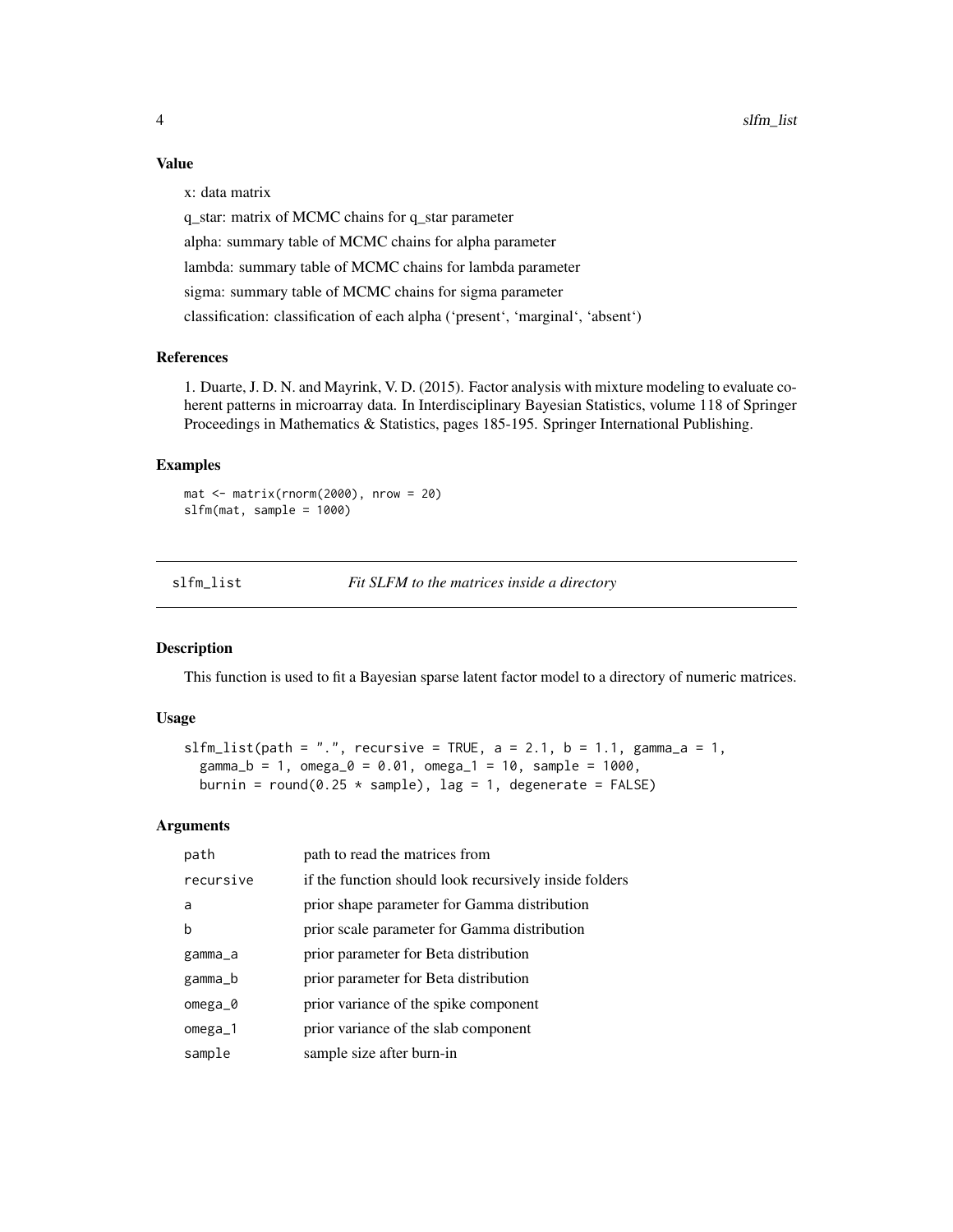slfm\_list 5

burnin burn-in size lag lag for MCMC degenerate use the degenerate version of mixture